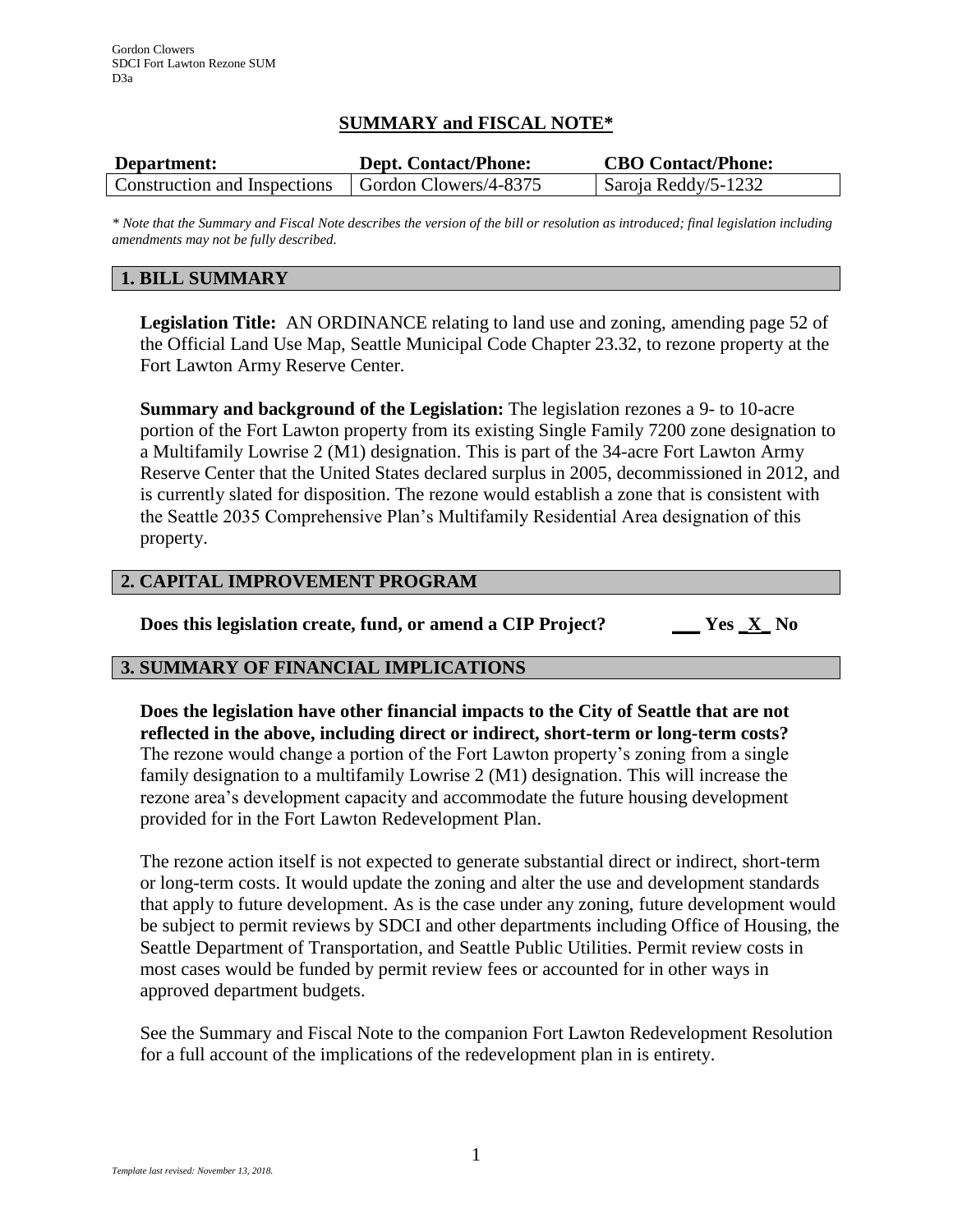**Is there financial cost or other impacts of** *not* **implementing the legislation?**

If the rezone did not occur, the property would remain in the single family zone and could not be used as provided for in the Fort Lawton Redevelopment Plan. Financial costs related to this outcome are not anticipated.

# **4. OTHER IMPLICATIONS**

- **a. Does this legislation affect any departments besides the originating department?** Seattle's Office of Housing will be affected by the outcome of this legislation because the zoning determines whether anticipated future development plans could be implemented. Other departments may be affected by future development permitting and review activities, although permit fees would be applicable to those activities. With respect to long-term departmental operations, an environmental impact statement evaluated the potential for impacts to several City public service and utility provider departments, but no significant adverse impacts to those providers' operations were identified.
- **b. Is a public hearing required for this legislation?** A public hearing will be held for this legislation, likely in mid-2019.
- **c. Does this legislation require landlords or sellers of real property to provide information regarding the property to a buyer or tenant?** No.
- **d. Is publication of notice with** *The Daily Journal of Commerce* **and/or** *The Seattle Times* **required for this legislation?**

A public notice will be published in the paper of record.

- **e. Does this legislation affect a piece of property?** The legislation would affect the Fort Lawton Army Reserve Center. This property is located in north Magnolia, adjacent to and east of Discovery Park, accessed by W Government Way. See the attached map.
- **f. Please describe any perceived implication for the principles of the Race and Social Justice Initiative. Does this legislation impact vulnerable or historically disadvantaged communities?**

The Seattle Department of Construction and Inspections identifies no adverse implications from the proposed rezone regarding Race and Social Justice Initiative principles. With an intent that supports future housing development oriented to below-median-income households, and new public recreational uses, the rezone will: enable more affordable housing (and housing with supportive services) in an area underserved by affordable housing; increase the accessibility of disadvantaged households to an urban environment with good amenities; and provide additional recreational resources for public use.

**g. If this legislation includes a new initiative or a major programmatic expansion: What are the specific long-term and measurable goal(s) of the program? How will this legislation help achieve the program's desired goal(s).**

No new initiative or major programmatic expansion is identified.